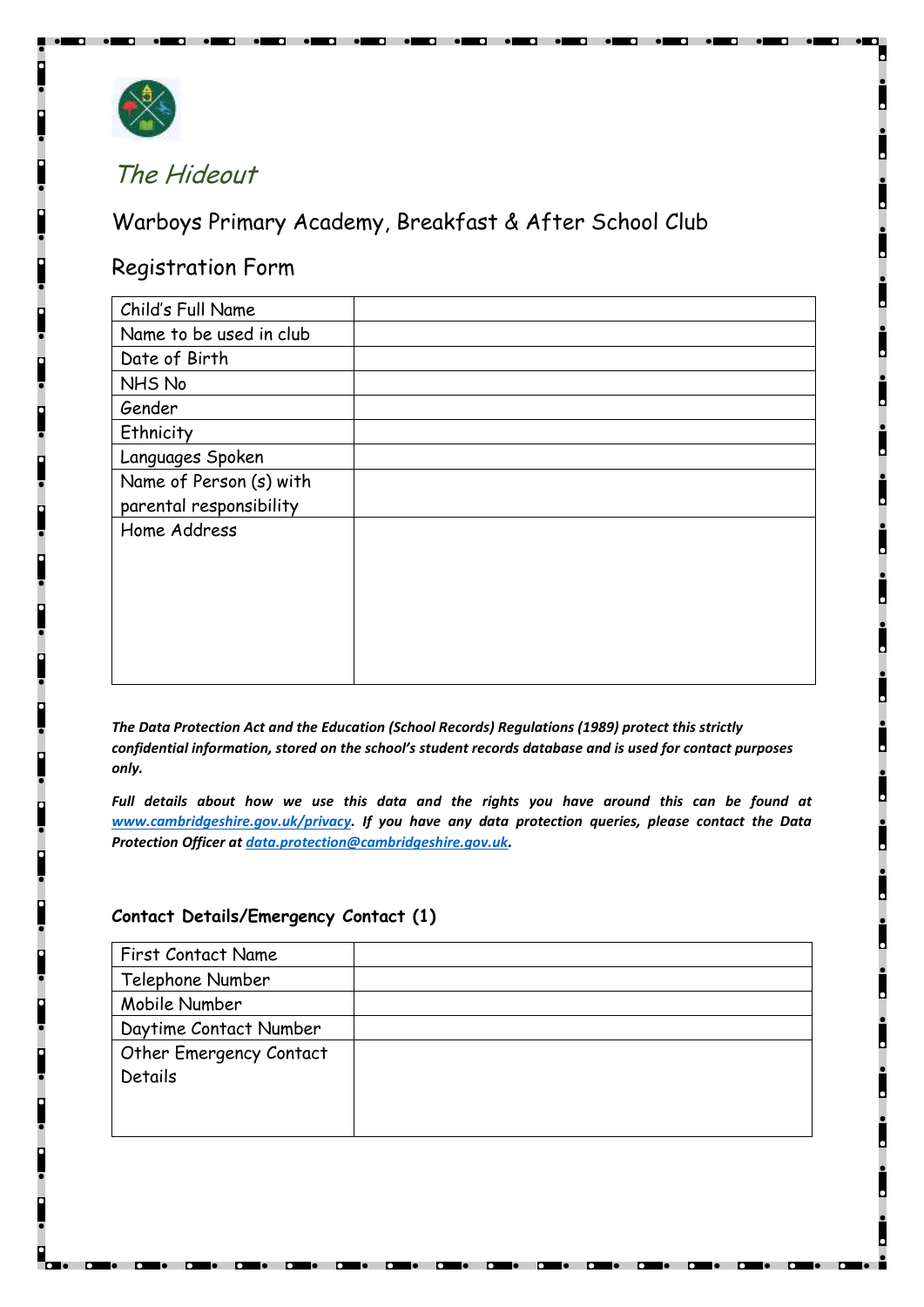### **Contact Details/Emergency Contact (2)**

| <b>First Contact Name</b> |  |
|---------------------------|--|
| Telephone Number          |  |
| Mobile Number             |  |
| Daytime Contact Number    |  |
| Other Emergency Contact   |  |
| Details                   |  |

 $\blacksquare$ 

 $\bullet$   $\blacksquare$ 

 $\overline{\phantom{a}}$ 

 $\overline{\phantom{a}}$ 

 $\blacksquare$ 

# **Name of other persons authorised to collect your child (including contact numbers\_**

| <b>First Contact Name</b> | Telephone Number |
|---------------------------|------------------|
|                           |                  |
|                           |                  |
|                           |                  |

# **Known Password for collection:**

**…………………………………………………………………………………………………….**

| MAJOR MEDICAL TREATMENT                                                     |     |    |
|-----------------------------------------------------------------------------|-----|----|
| Do you agree to your son/daughter receiving emergency medical               | Yes | No |
| or dental treatment if it is considered necessary by the medical            |     |    |
| authorities present, and if it has not been possible to contact you         |     |    |
| beforehand? In such extreme and unlikely circumstances, the                 |     |    |
| Headteacher would be authorised on your behalf to give consent              |     |    |
| to any emergency treatment. (please circle answer)                          |     |    |
| If this is not acceptable, please state clearly your preferred alternative: |     |    |
|                                                                             |     |    |
| <b>FACEPAINT CONSENT</b>                                                    |     |    |
| I agree to my son/daughter having face paint applied                        | Yes | No |
|                                                                             |     |    |
|                                                                             |     |    |
| <b>FOOD SAMPLING</b>                                                        |     |    |
| I agree to my son/daughter sampling foods                                   | Yes | No |
|                                                                             |     |    |
|                                                                             |     |    |
| If this is not acceptable, please state clearly your preferred alternative: |     |    |
|                                                                             |     |    |